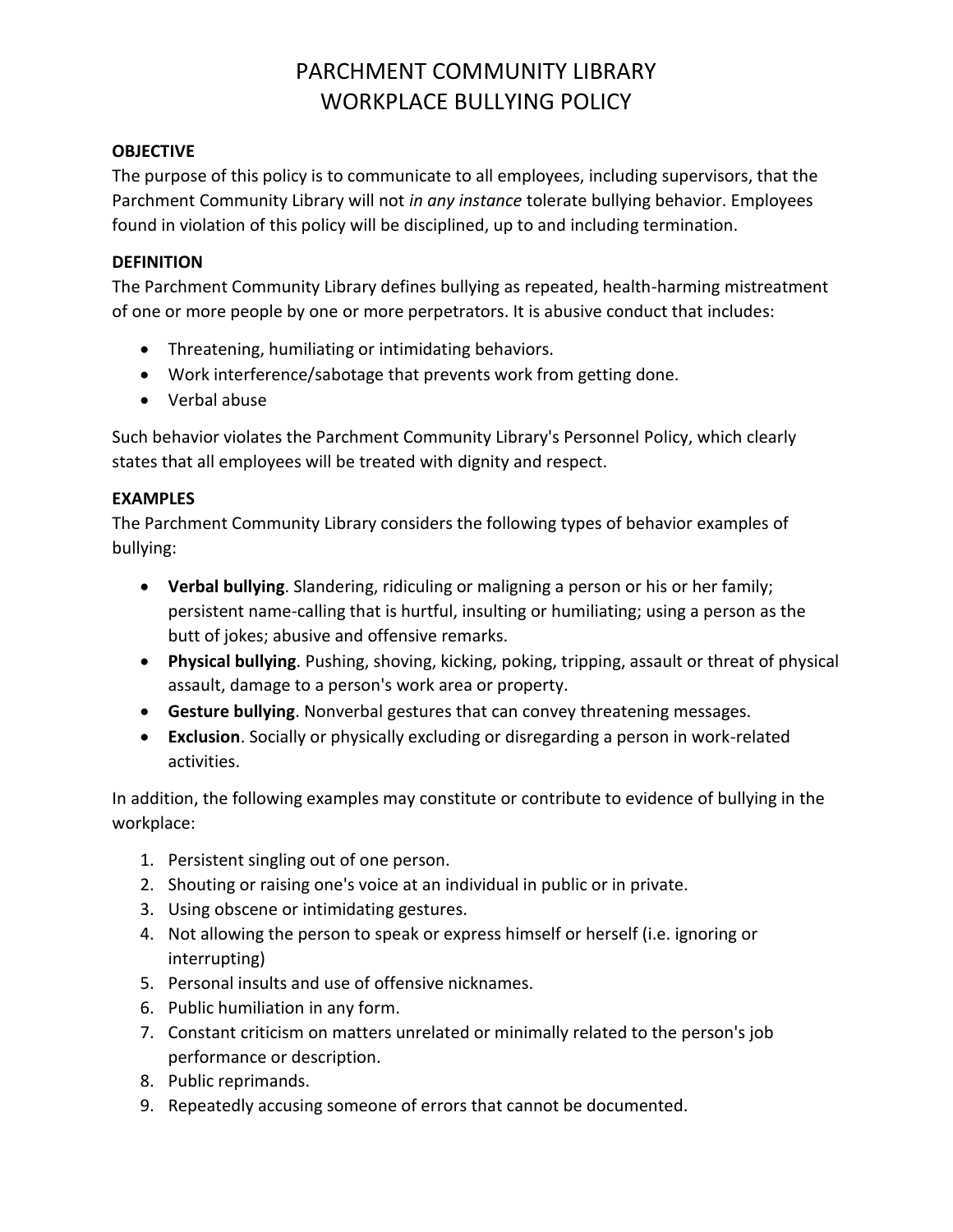# PARCHMENT COMMUNITY LIBRARY WORKPLACE BULLYING POLICY

- 10. Deliberately interfering with mail and other communications.
- 11. Spreading rumors and gossip regarding individuals.
- 12. Encouraging others to disregard a supervisor's instructions.
- 13. Manipulating the ability of someone to do his or her work (e.g. overloading, underloading, withholding information, setting deadlines that cannot be met, giving deliberately ambiguous instructions).
- 14. Assigning menial tasks not in keeping with the normal responsibilities of the job.
- 15. Taking credit for another person's ideas.
- 16. Refusing reasonable requests for leave in the absence of work-related reasons not to grant leave.
- 17. Deliberately excluding an individual or isolating him or her from work-related activities, such as meetings.
- 18. Unwanted physical contact, physical abuse or threats of abuse to an individual or an individual's property (defacing or marking up property).

Individuals who feel they have experienced bullying should report this to the Library Director before the conduct becomes severe or pervasive. All employees are strongly encouraged to report any bullying conduct they experience or witness as soon as possible to the Director to take appropriate action. Employees reporting bullying should follow the Problem Solving Procedure as outlined in the Personnel Policy:

STEP 1: Verbal Procedure.

An employee with a complaint and/or problem shall, within five (5) working days of the occasion giving rise to the problem, discuss the matter with the Library Director. The Library Director is not required to make any written record of such discussions, but may do so if the Library Director determines, in her or his discretion, that a written record is appropriate.

### STEP 2: Written Procedure.

If the employee feels that the problem has not been resolved, the employee shall reduce the problem to writing with all the facts and reasons why the Library Director's response was not satisfactory, and present the writing to the Library Director within three (3) working days of the verbal discussion. The Library Director shall have five (5) working days in which to give a written response.

### STEP 3: Hearing.

If the problem is still unresolved, the employee may request in writing a hearing before the Library Board, by filing a request for a hearing with the Secretary of the Library Board within five (5) working days of the decision in STEP 2 or within five (5) working days of the date of written notice of suspension or discharge. Upon receipt of such a